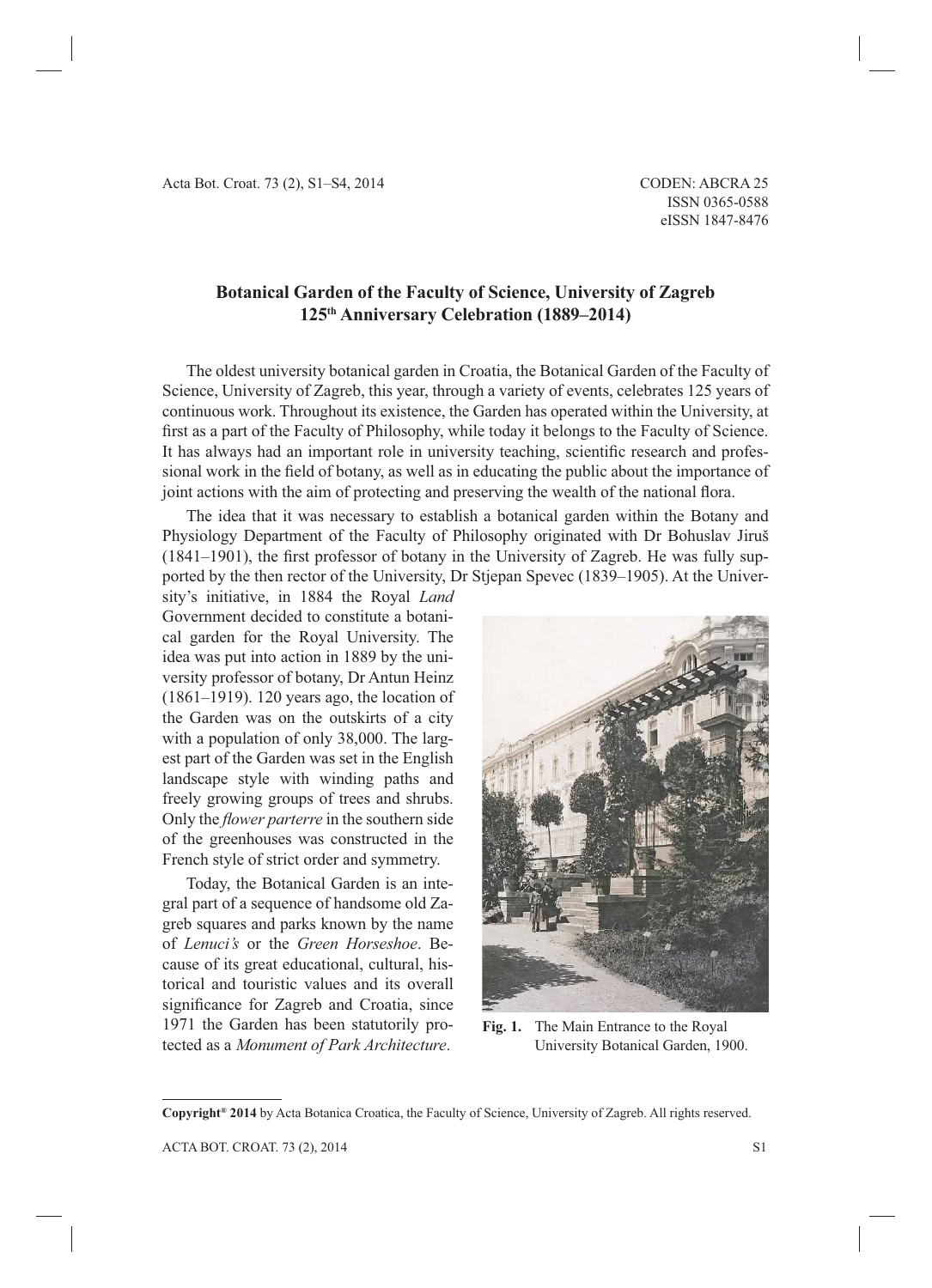

**Fig. 2.** *Flower parterre* with a view of greenhouses, around 1920.

Only a decade after its foundation, the Garden already had a diverse plant collection, which today numbers more than 5,000 plant taxa. Winter resistant woody plants (shrubs and trees) are grown in the arboretum, while sensitive species from warm climates overwinter in the greenhouses. Decorative perennials are cultivated in the *flower parterre*, around the small lakes and in the flowerbeds of the *flower rainbow*. Particularly valuable parts of the collection are indigenous plants, belonging to the rich and diverse native flora, grown in phytogeographical groups – rock gardens. According to new legislation, growing in the Botanical Garden at this moment are 109 statutorily strictly protected vascular plant species of Croatian flora (13.6% of all), 46 taxa from the *Red Book of Vascular Flora of Croatia* (19.5% of categories RE, CR, EN and VU), and seven NATURA-2000-species of interest to the European Union (38.9% of all). The two most recognized Croatian endemics, the Velebit degenia (*Degenia velebitica*) and Dubrovnik cornflower (*Centaurea ragusina*), are periodically available for purchase. Tropical and subtropical plants are cultivated in the greenhouses, and are displayed in the open during summer. Marsh plants grow in the small lakes, the ponds and in the little domed greenhouse in the flower *parterre*. An important part of the collection is also situated in the systematic field, intended for university teaching in botany.

Recent activities of the Botanical Garden fulfil all the conditions from the widely accepted definition of botanical gardens and their difference from other public gardens and parks. Accordingly, a botanical garden is an institution holding documented collections of living plants for the purposes of scientific research, conservation, display and education. Hence, our plant collection is properly documented and has been used for more than a century in university research and the teaching of botany. The Garden has also been open to the public without an entrance fee from its beginning. A variety of educational and popularization activities organized by the Garden curators attract the attention of many visitors, which is evident from the fact that the Garden is the third most visited tourist site in Zagreb.

The Garden is a member of the *Botanical Gardens Conservation International* (BGCI), an assembly of nearly 1,000 botanical gardens in the world, as well as the *International Plant Exchange Network* (IPEN). These memberships greatly facilitate our efforts to develop different activities, within our financial constraints, by sharing the experiences with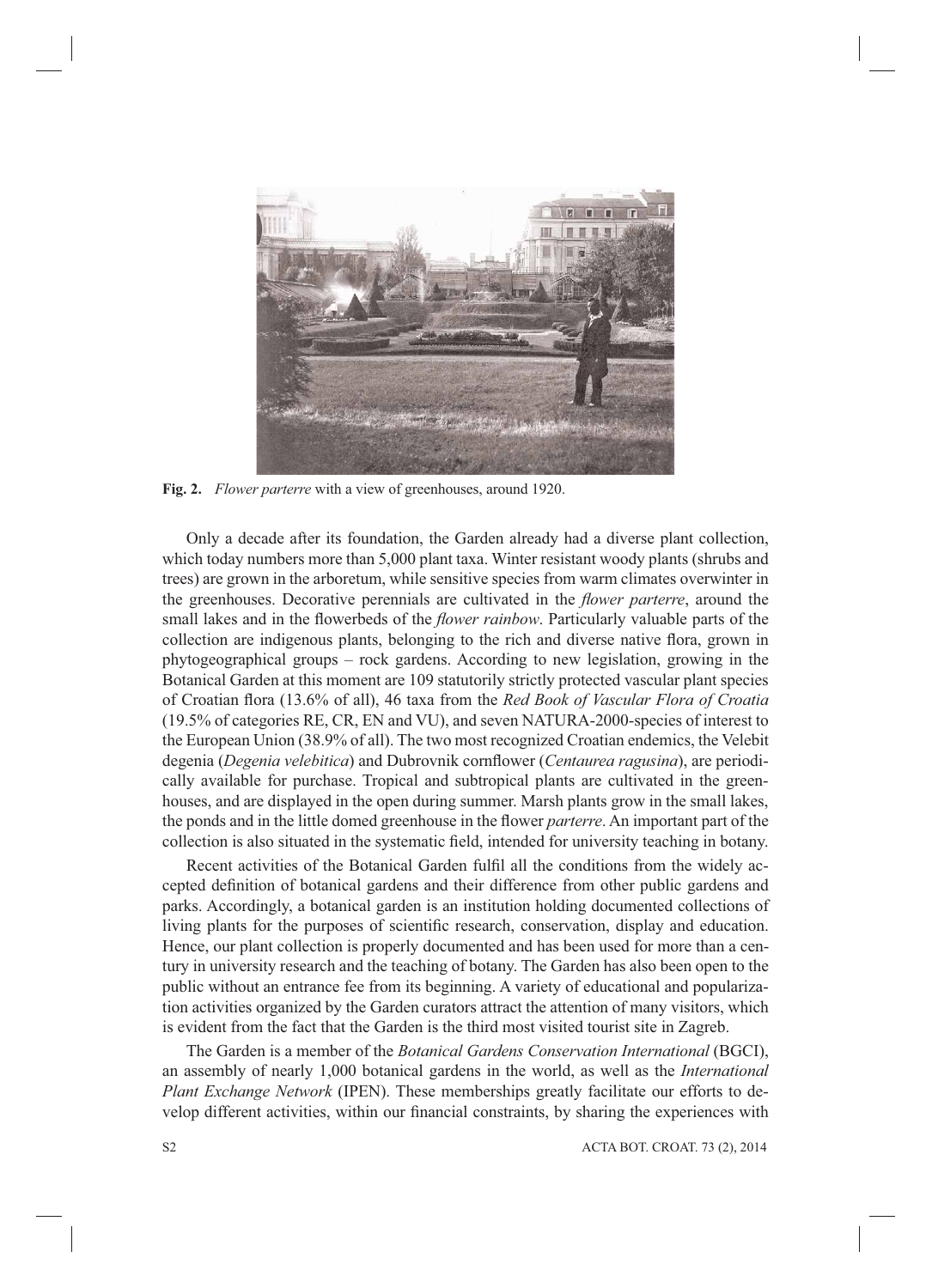

Fig. 3. Fountain and ponds with water lilies, 1924.

other botanical gardens around the globe. The activities of botanical gardens in the  $21<sup>st</sup>$  century are largely devoted to research, conservation of wild plants and public education. Botanical gardens around the world, like ours, contribute to the accomplishment of a number of adopted international conventions and agreements, with the common goal of preserving and protecting rare and endangered plant species.

With the restoration of the *exhibition pavilion* in 2007, the Garden acquired a representative venue for exhibition and education, intended for various workshops, lectures and exhibitions, related to the marvellous world of plants. Those events are exceptionally well attended, e.g. the *Fantastic Forest* exhibition, organized on the occasion of the International year of forests in 2011, was visited by more than 11,000 people in only five months, along with more than 4,000 foreign tourists. Every year the exhibition pavilion hosts several dozen workshops for children and adults, dedicated to plants in the broadest sense. Since most



**Fig. 4.** Fountain and ponds, 2014.